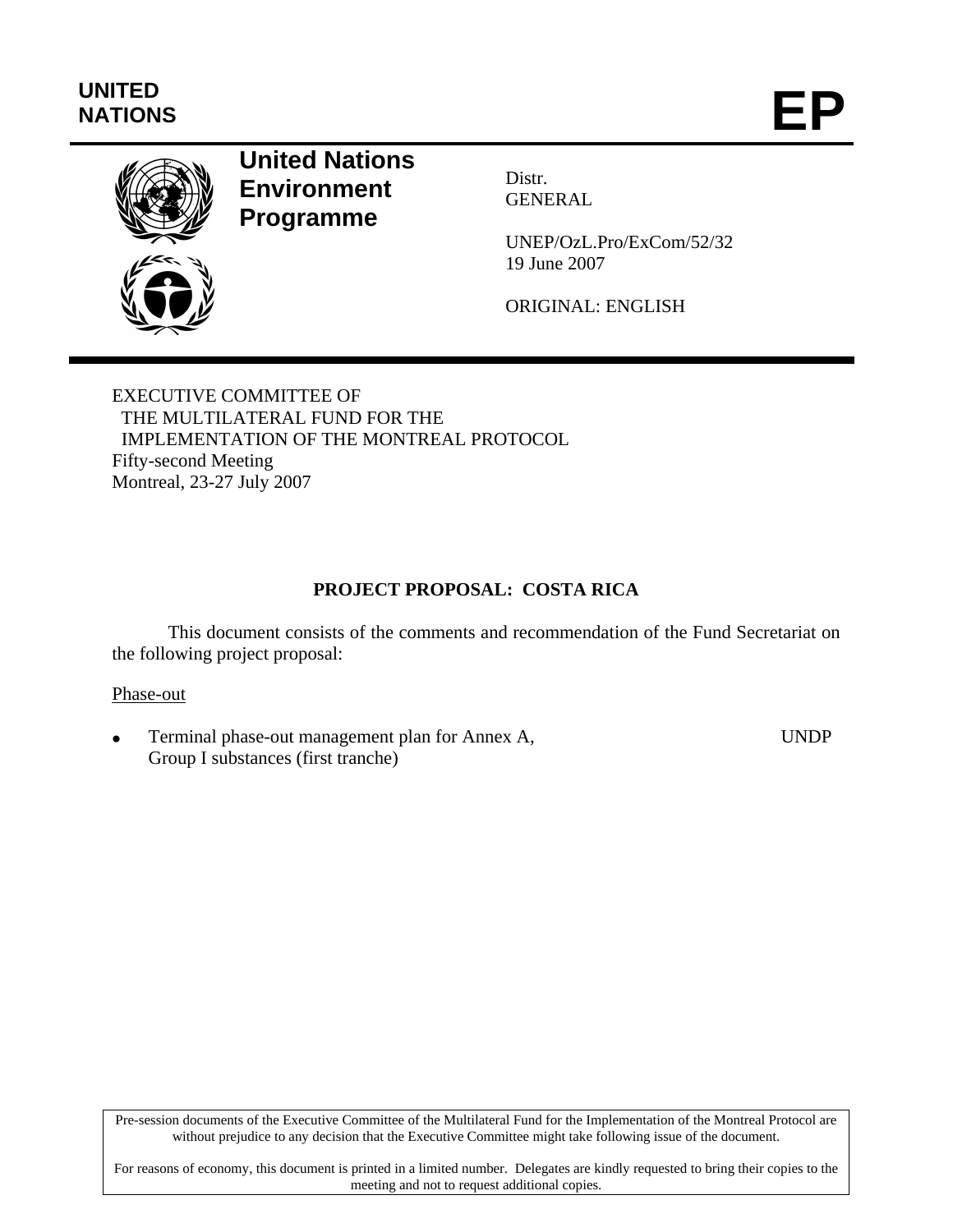#### **PROJECT EVALUATION SHEET – MULTI-YEAR PROJECTS COSTA RICA**

#### **PROJECT TITLE BILATERAL/IMPLEMENTING AGENCY**

| Terminal phase-out management plan for Annex A, Group I substances (first tranche) | <b>UNDP</b> |
|------------------------------------------------------------------------------------|-------------|
|                                                                                    |             |

#### **SUB-PROJECT TITLES**

| (a) Technical assistance to the MAC and refrigeration sectors for conversion to drop-in alternatives | <b>UNDP</b> |
|------------------------------------------------------------------------------------------------------|-------------|
| (b) Incentive programme for conversion of the fishing fleet refrigeration sector II                  | <b>UNDP</b> |
| (c) Enforcement of the Import Quota System and prevention of illegal CFC trade                       | <b>UNDP</b> |
| (d) TPMP implementation, monitoring, and control                                                     | <b>UNDP</b> |

| NATIONAL CO-ORDINATING AGENCY: | • National Ozone Office, Ministry of Environment |
|--------------------------------|--------------------------------------------------|

#### **LATEST REPORTED CONSUMPTION DATA FOR ODS ADDRESSED IN PROJECT**

#### **A: ARTICLE-7 DATA (ODP TONNES, 2006, AS OF JUNE 2007)**

| $ -$ |  |
|------|--|
|      |  |

#### **B: COUNTRY PROGRAMME SECTORAL DATA (ODP TONNES, 2006, AS OF JUNE 2007)**

| ODS      | Aerosol | Foam | Ref. Mfg. | Ref. Servicing | Solvents | Process agent | Fumigant |
|----------|---------|------|-----------|----------------|----------|---------------|----------|
| $CFC-12$ |         |      |           | 55 7<br>JJ.I   |          |               |          |
|          |         |      |           |                |          |               |          |

#### **CFC consumption remaining eligible for funding (ODP tonnes)**

**CURRENT YEAR BUSINESS PLAN:** Total funding US \$303,688: total phase-out 18.8 ODP tonnes.

|                            | PROJECT DATA                                  |         |         | 2009    | 2010 | Total   |
|----------------------------|-----------------------------------------------|---------|---------|---------|------|---------|
| <b>CFCs</b>                | <b>Montreal Protocol limits</b>               | 37.5    | 37.5    | 37.5    | 0.0  |         |
| (ODP)                      | Annual consumption limit                      | 37.5    | 37.5    | 37.5    | 0.0  |         |
| tonnes)                    | Annual phase-out from ongoing projects        |         |         |         |      |         |
|                            | Annual phase-out newly addressed              | 0.0     | 0.0     | 37.5    | 0.0  | 37.5    |
|                            | Annual unfunded phase-out                     |         |         |         |      |         |
|                            | TOTAL ODS CONSUMPTION TO BE PHASED OUT        |         |         |         |      |         |
|                            | Total ODS consumption to be phased-in (HCFCs) |         |         |         |      |         |
|                            | Final project costs (US \$):                  |         |         |         |      |         |
|                            | Funding for UNDP                              | 200,000 | 200,000 | 165,000 |      | 565,000 |
|                            | <b>Total project funding</b>                  | 200,000 | 200,000 | 165,000 |      | 565,000 |
|                            | Final support costs (US \$):                  |         |         |         |      |         |
| Support cost for UNDP      |                                               | 15,000  | 15,000  | 12,375  |      | 42,375  |
| <b>Total support costs</b> |                                               | 15,000  | 15,000  | 12,375  |      | 42,375  |
|                            | TOTAL COST TO MULTILATERAL FUND (US \$)       | 215,000 | 215,000 | 177,375 |      | 607,375 |
|                            | Final project cost effectiveness (US \$/kg)   |         |         |         | n/a  |         |

**FUNDING REQUEST:** Approval of funding for the first tranche (2007) as indicated above.

| SECRETARIAT'S RECOMMENDATION | Blanket approval |
|------------------------------|------------------|
|                              |                  |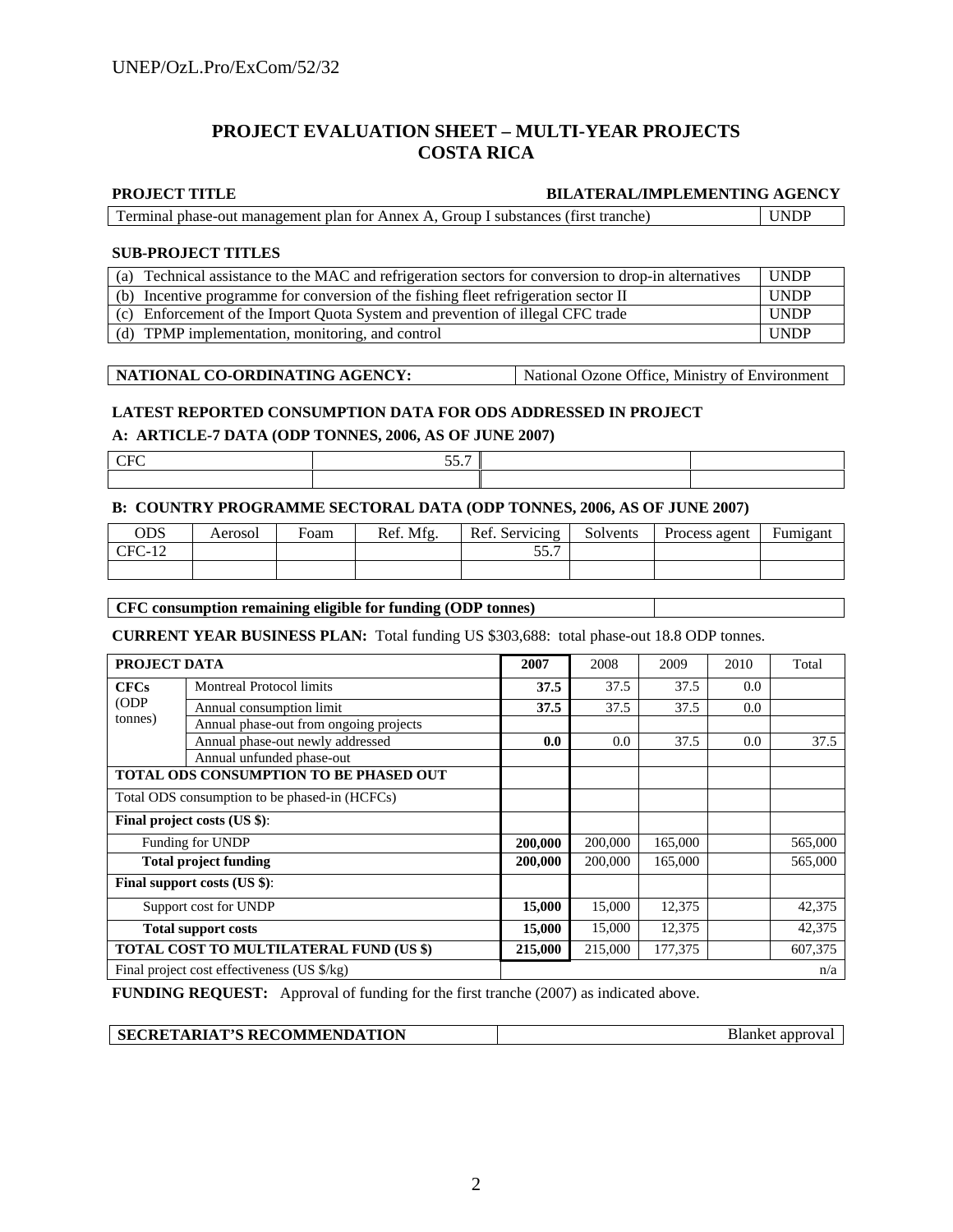## **PROJECT DESCRIPTION**

1. On behalf of the Government of Costa Rica, UNDP has submitted a terminal phase-out management plan (TPMP) for Annex A, Group I substances for consideration by the Executive Committee at its 52nd Meeting. The total cost of the Costa Rica TPMP is US \$565,000 plus agency support costs of US \$42,375 for UNDP. The project proposes the complete phase-out of CFCs by the end of 2009. The CFC baseline for compliance is 250.2 ODP tonnes.

## **Background**

#### Projects previously approved

2. The Executive Committee has approved a number of projects in the refrigeration sector in Costa Rica. Those cover a national programme for recovery and recycling (8th Meeting), a bilateral demonstration project on MAC and refrigerated transport (19th Meeting), an investment project for the conversion of domestic refrigerators (18th Meeting) and three investment projects for the conversion of commercial refrigerators (27th Meeting). The four investment projects have been completed resulting in the phase-out of 40.3 ODP tonnes of CFCs. The RMP for Costa Rica was approved by the Executive Committee at its 41st Meeting, to be implemented by UNDP at a total cost of US \$686,700 (UNEP/OzL.Pro/ExCom/41/32).

3. Implementation of the activities in the refrigeration servicing sector has resulted in the training of 125 refrigeration service technicians in good servicing practices and 640 customs officers. It has also led to the distribution of eight ODS identification kits, the establishment of a recovery and recycling network consisting of 64 recovery machines, 34 MAC recovery/recycling units and 3 recycling machines for servicing fishing vessels and 4 recycling centres, as well as several public awareness and information dissemination activities. Approximately 8.1 ODP tonnes of CFC-12 were recovered and recycled. Successful implementation of the incentive programme for end-users has led to widespread conversion of refrigeration systems in fishing vessels, with the direct phase-out of some 6.3 ODP tonnes. This incentive programme is in progress. The extended desk study on incentive programmes for retrofit/replacement of refrigeration equipment in the commercial and industrial end-user sectors submitted by the Senior Monitoring and Evaluation Officer to the 52nd Meeting includes the case study on Costa Rica (UNEP/OzL.Pro/ExCom/52/8).

#### **Policy and legislation**

4. Several legal instruments constitute the framework governing the implementation of the Montreal Protocol and its amendments in Costa Rica, including a technical note issued by the Customs Department, requiring a license from the Ozone Unit for imports of ODS. This import licensing system does not include a quota system, which is being implemented by the Ozone Unit in a discretionary way. A decree banning the import of used automobiles more than five years old is about to be approved. The Ozone Unit also considers that if any additional legal instruments become necessary during the final phase of the CFC phase-out in Costa Rica, they will be introduced either through decrees or any other expeditious means.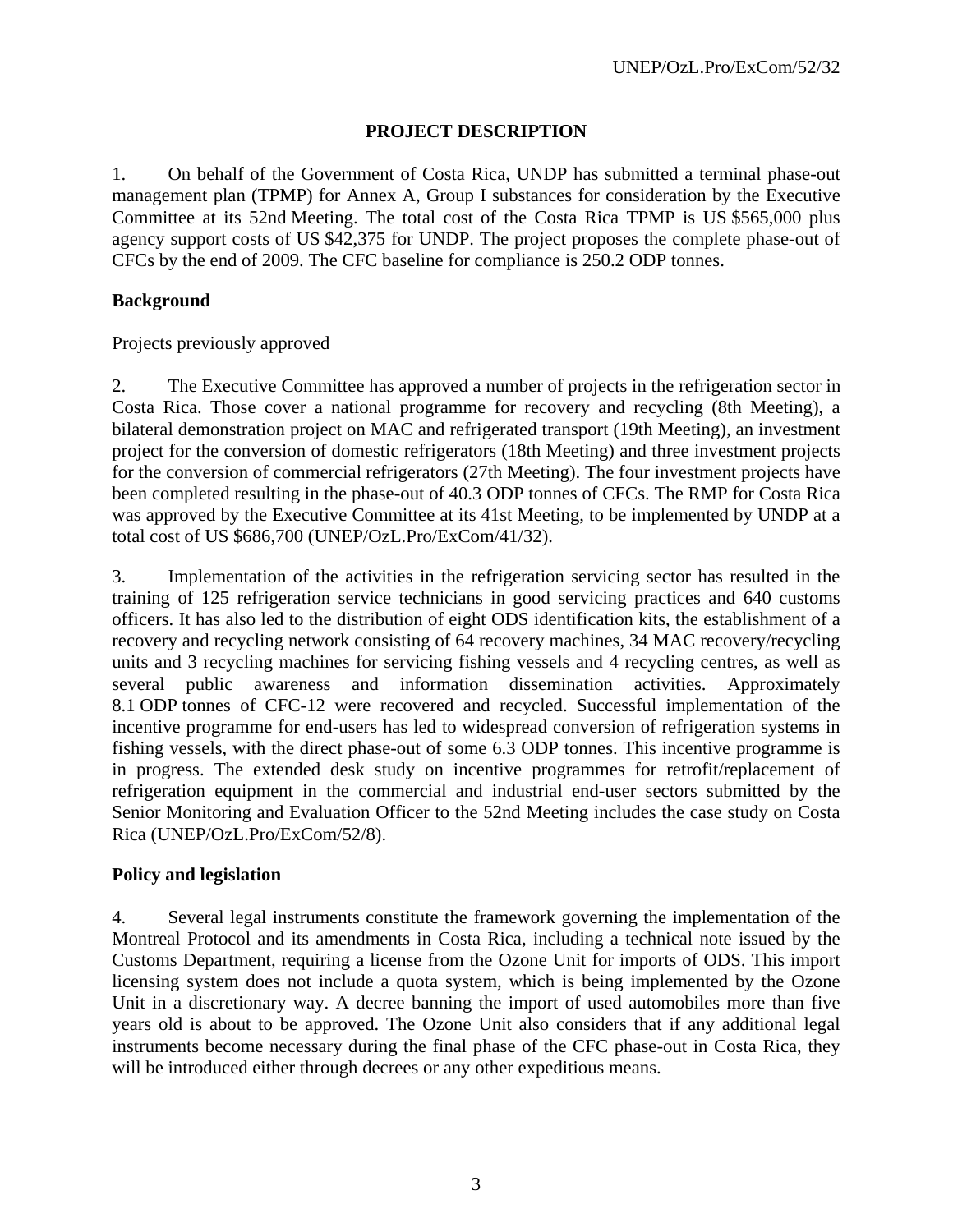## **Refrigeration servicing sector**

5. Of the total 48.4 ODP tonnes of CFCs used in the refrigeration servicing sector in 2006, 7.2 ODP tonnes were used for servicing domestic refrigerators, 9.2 ODP tonnes for commercial and industrial refrigeration systems, 21.2 ODP tonnes for MAC units and refrigerated transport, and 10.8 ODP tonnes for refrigeration systems installed in fishing vessels. Over the last five years, the number of CFC-based domestic refrigerators has increased in the country due to an increase in population caused by immigration from neighbouring countries and the importation of a large number of CFC-based used refrigerators (as much as 80,000 units), which were sold at very good prices, and of which there is no official record.

6. CFC-based compressors are still sold in Costa Rica mainly to service MAC systems and to a lesser extent domestic and commercial refrigerators. The Government is aware that banning the import of CFC-based compressors is a key measure to reduce CFC consumption. It is expected that the Government will be able to ban the importation of such equipment by 2008 through voluntary agreements with importers, without resorting to legal measures.

7. There are approximately 1,800 refrigeration technicians in the country including technicians with a formal education and those who have only received on-the-job training. There are 600 formally established servicing workshops covering domestic, commercial, air conditioning and MAC systems.

8. The current prices of refrigerants per kg are: US \$18.39 for CFC-12, US \$10.76 for HFC-134a, US \$3.45 for HCFC-22, US \$13.09 for R404a, US \$31.30 for HC12a (requiring only half charge when compared to CFC-12); US \$16.25 for R407c and US \$11.0 for R406.

## **Activities proposed in the TPMP**

9. Proposed activities under the TPMP project include: providing technical assistance and implementing training programmes in the MAC and refrigeration sub-sectors; continuing the incentive programme for converting the national fishing fleet's refrigeration systems while promoting good servicing practices; enforcing the import licensing system through customs-officer training and awareness-raising; and setting up a TPMP implementation, monitoring and control mechanism.

10. The Government of Costa Rica plans to achieve the complete phase-out of CFCs by 1 January 2010. A detailed work plan for 2007 has been submitted with the TPMP proposal.

## **SECRETARIAT'S COMMENTS AND RECOMMENDATION**

## **COMMENTS**

11. The 2005 CFC consumption reported by the Government of Costa Rica under Article 7 of the Protocol of 96.1 ODP tonnes was already 29.0 ODP tonnes below the Protocol's maximum allowable level of consumption for that year of 125.1 ODP tonnes. CFC consumption levels in 2006 have been estimated at 55.7 ODP tonnes (i.e., 18.2 ODP tonnes above the 2007 allowable level of consumption).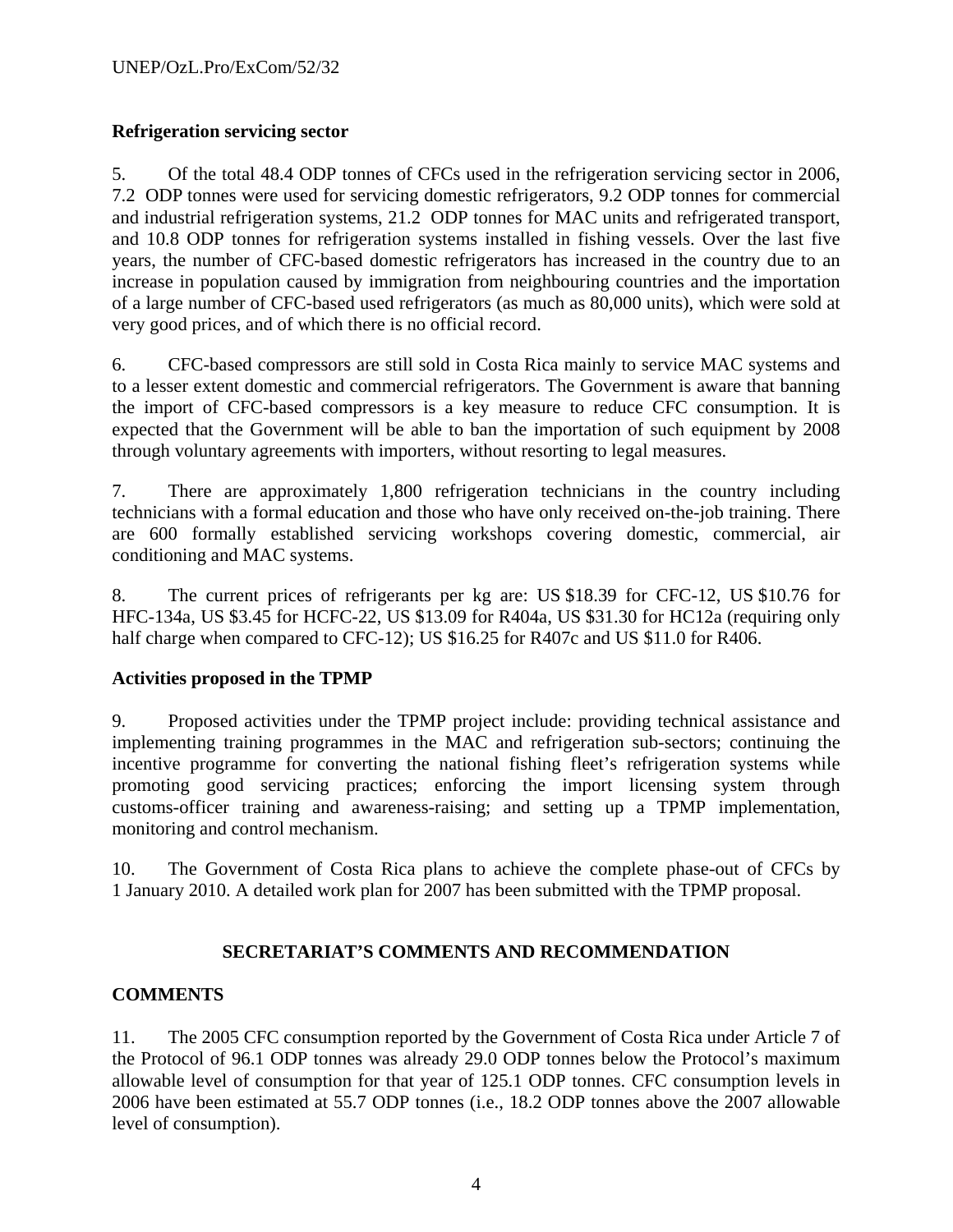12. The Secretariat and UNDP discussed technical issues related to the current levels of CFC consumption by type of equipment, the availability of new CFC-based compressors on the market, the status of the recovery and recycling equipment purchased through the Fund, and the technical and economical viability of the use of drop-in refrigerants in Costa Rica. All these issues have accordingly been addressed and incorporated in the final project proposal.

13. Taking into consideration the large volume of CFCs used for servicing fishing vessels and the relatively small number of vessels with a CFC-based refrigeration system (57 units), the Secretariat suggested that UNDP examines the merits of providing more resources for the retrofit or conversion of all of the fishing vessels within the available level of funding for the TPMP. The Secretariat also asked UNDP to consider the usefulness of distributing basic equipment/tools to refrigeration service technicians, and of implementing specific courses to train technicians in the proper use of alternative refrigerants. UNDP reported that the Government of Costa Rica agreed to proceed with the suggestion presented by the Secretariat and had accordingly introduced corresponding changes in the project proposal. Based on the flexibility provided for TPMP proposals by the Executive Committee, the evaluation of the results of each initiative would determine any possible redistribution of activities and funding levels in order to increase the overall cost-effectiveness of the TPMP.

### **Agreement**

14. The Government of Costa Rica submitted a draft agreement between the Government and the Executive Committee setting out the conditions for the complete phase-out of CFCs in Costa Rica. This is contained in the annex to the present document.

## **RECOMMENDATION**

15. The Secretariat recommends blanket approval of the terminal phase-out management plan for Annex A, Group I substances for Costa Rica. The Executive Committee may wish to:

- (a) Approve, in principle, the terminal phase-out management plan for Costa Rica, at the amount of US \$565,000 plus agency support costs of US \$42,375 for UNDP;
- (b) Approve the draft agreement between the Government of Costa Rica and the Executive Committee for the implementation of the terminal phase-out management plan as contained in Annex I to this document;
- (c) Urge UNDP to take full account of the requirements of decisions 41/100 and 49/6 during the implementation of the terminal phase-out management plan; and
- (d) Approve the first tranche of the plan at the funding levels shown in the table below:

|     | <b>Project Title</b>                                                                  | <b>Project Funding</b><br>(USS) | <b>Support Cost</b><br>(USS) | Implementing<br>Agency |
|-----|---------------------------------------------------------------------------------------|---------------------------------|------------------------------|------------------------|
| (a) | Terminal phase-out management plan for Annex A,<br>Group I substances (first tranche) | 200,000                         | 15.000                       | <b>UNDP</b>            |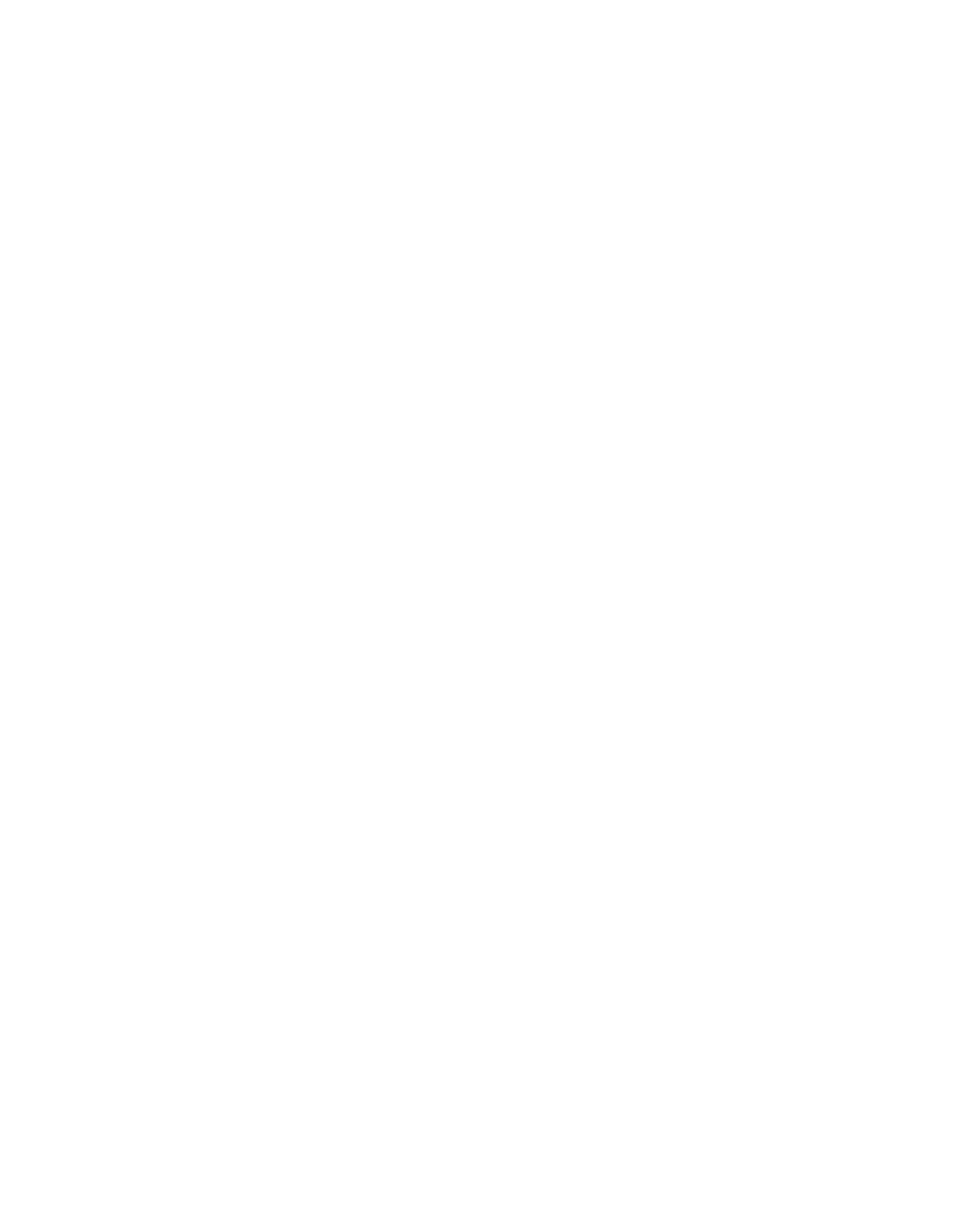#### **Annex I**

## **DRAFT AGREEMENT BETWEEN COSTA RICA AND THE EXECUTIVE COMMITTEE OF THE MULTILATERAL FUND FOR THE PHASE-OUT OF OZONE-DEPLETING SUBSTANCES**

1. This Agreement represents the understanding of the Government of Costa Rica (the "Country") and the Executive Committee with respect to the complete phase-out of controlled use of the ozone-depleting substances set out in Appendix 1-A (the "Substances") prior to 1 January 2010 in compliance with Protocol schedules.

2. The Country agrees to meet the annual consumption limits of the Substances as set out in row 2 of Appendix 2-A (the "Targets, and Funding") in this Agreement. The Country accepts that, by its acceptance of this Agreement and performance by the Executive Committee of its funding obligations described in paragraph 3, it is precluded from applying for or receiving further funding from the Multilateral Fund in respect to the Substances.

3. Subject to compliance by the Country with its obligations set out in this Agreement, the Executive Committee agrees in principle to provide the funding set out in row 4 of Appendix 2-A (the "Targets, and Funding") to the Country. The Executive Committee will, in principle, provide this funding at the Executive Committee meetings specified in Appendix 3-A (the "Funding Approval Schedule").

4. The Country will meet the consumption limits for each of the Substances as indicated in Appendix 2 -A. It will also accept independent verification by the relevant implementing agency of achievement of these consumption limits as described in sub-paragraph 5(b) of this Agreement.

5. The Executive Committee will not provide the Funding in accordance with the Funding Approval Schedule unless the Country satisfies the following conditions at least 60 days prior to the applicable Executive Committee meeting set out in the Funding Approval Schedule:

- (a) That the Country has met the Targets for the applicable year;
- (b) That the meeting of these Targets will be independently verified, if requested by the Executive Committee consistent with paragraph (d) of decision 45/54;
- (c) That the Country has substantially completed all actions set out in the last annual implementation programme; and
- (d) That the Country has submitted and received endorsement from the Executive Committee for an annual implementation programme in the form of Appendix 4-A (the "Format of Annual Implementation Programme") in respect of the year for which tranche funding is being requested.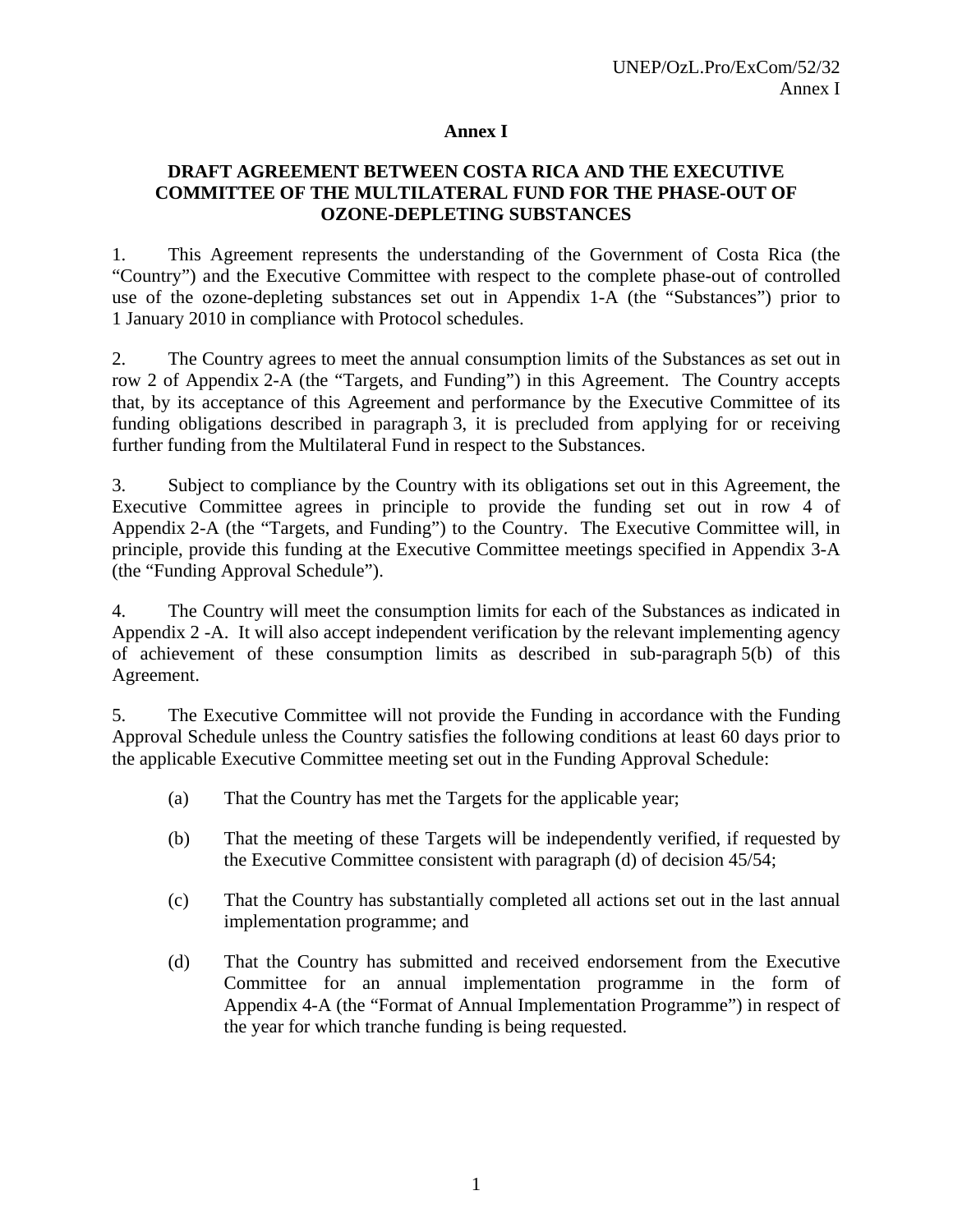6. The Country will ensure that it conducts accurate monitoring of its activities under this Agreement. The institutions set out in Appendix 5-A (the "Monitoring Institutions and Roles") will monitor and report on that monitoring in accordance with the roles and responsibilities set out in Appendix 5-A. This monitoring will also be subject to independent verification as described in sub-paragraph 5(b).

7. While the Funding was determined on the basis of estimates of the needs of the Country to carry out its obligations under this Agreement, the Executive Committee agrees that the Country may have the flexibility to reallocate the approved funds, or part of the funds, according to the evolving circumstances to achieve the goals prescribed under this Agreement. Reallocations categorized as major changes must be documented in advance in the next annual implementation programme and endorsed by the Executive Committee as described in sub-paragraph 5(d). Reallocations not categorized as major changes may be incorporated in the approved annual implementation programme, under implementation at the time, and reported to the Executive Committee in the report on implementation of the annual implementation programme.

8. Specific attention will be paid to the execution of the activities in the refrigeration-servicing sub-sector, in particular:

- (a) The Country would use the flexibility available under this Agreement to address specific needs that might arise during project implementation;
- (b) The technical assistance programme for the refrigeration-servicing sub-sector will be implemented in stages so that remaining resources can be diverted to other phase-out activities such as additional training or procurement of service tools in cases where the proposed results are not achieved, and will be closely monitored in accordance with Appendix 5-A of this Agreement; and
- (c) The Country and the implementing agencies will take full account of the requirements of decisions 41/100 and 49/6 during the implementation of the plan.

9. The Country agrees to assume overall responsibility for the management and implementation of this Agreement and of all activities undertaken by it or on its behalf to fulfill the obligations under this Agreement. UNDP has agreed to be the lead implementing agency (the "Lead IA"). The Lead IA will be responsible for carrying out the activities listed in Appendix 6-A including but not limited to independent verification as per sub-paragraph 5(b). The Country also agrees to periodic evaluations, which might be carried out under the monitoring and evaluation work programmes of the Multilateral Fund. The Executive Committee agrees, in principle, to provide the Lead IA with the fees set out in row 5 of Appendix 2-A.

10. Should the Country, for any reason, not meet the Targets for the elimination of the Substances set out in Appendix 2-A of the Montreal Protocol or otherwise does not comply with this Agreement, then the Country agrees that it will not be entitled to the Funding in accordance with the Funding Approval Schedule. At the discretion of the Executive Committee, funding will be reinstated according to a revised funding approval schedule determined by the Executive Committee after the Country has demonstrated that it has satisfied all of its obligations that were due to be met prior to receipt of the next tranche of funding under the Funding Approval Schedule. The Country acknowledges that the Executive Committee may reduce the amount of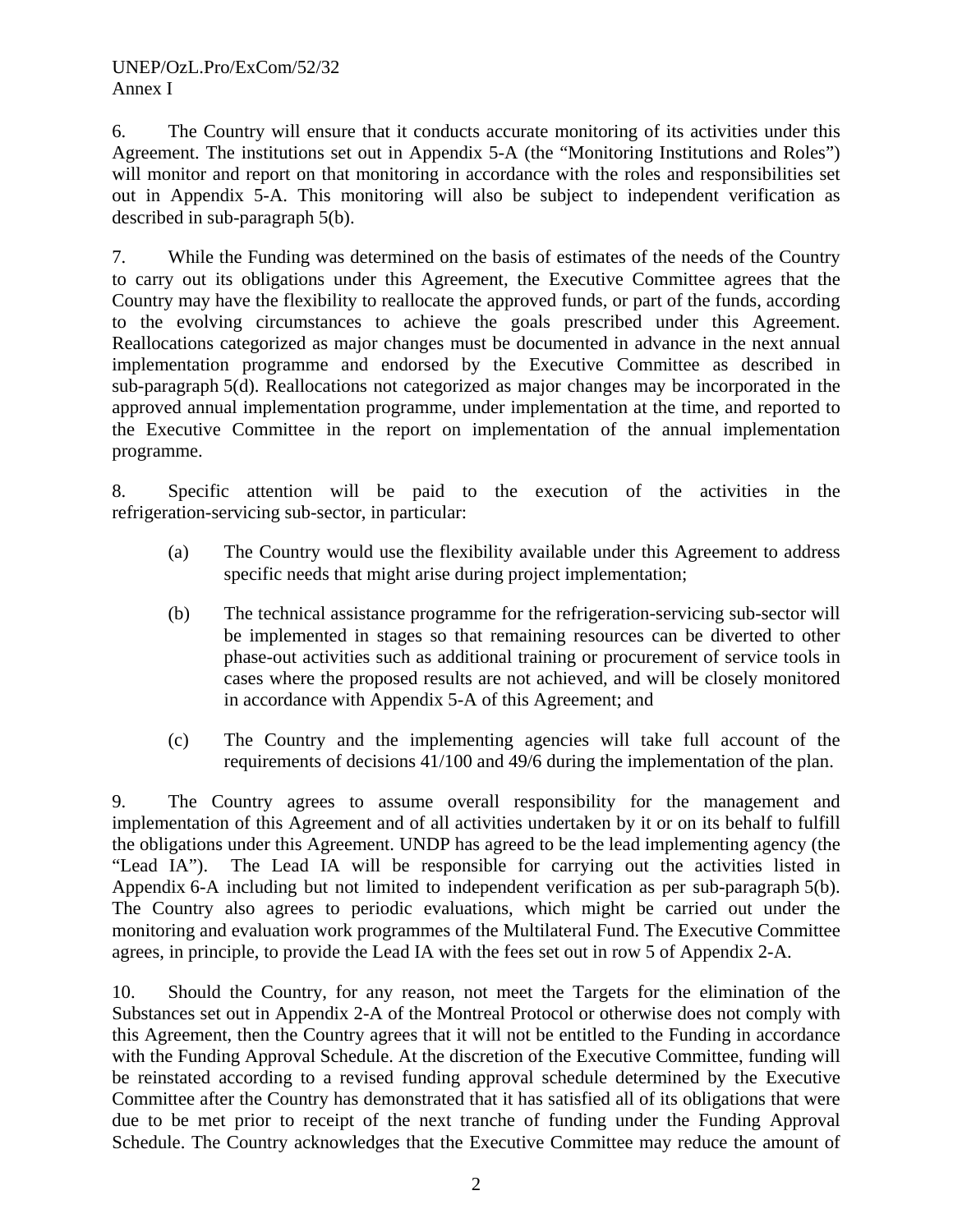the Funding by the amounts set out in Appendix 7-A in respect of each ODP tonne of reductions in consumption not achieved in any one year.

11. The funding components of this Agreement will not be modified on the basis of any future Executive Committee decision that may affect the funding of any other consumption sector projects or any other related activities in the Country.

12. The Country will comply with any reasonable request of the Executive Committee and the Lead IA to facilitate implementation of this Agreement. In particular, it will provide the Lead IA with access to information necessary to verify compliance with this Agreement.

13. All of the agreements set out in this Agreement are undertaken solely within the context of the Montreal Protocol and as specified in this Agreement. All terms used in this Agreement have the meaning ascribed to them in the Protocol unless otherwise defined herein.

### **APPENDICES**

### **APPENDIX 1-A: THE SUBSTANCES**

| Annex A: | Group 1 | $\vert$ CFC-11, CFC-12, CFC-13, CFC-14 and CFC-15 |
|----------|---------|---------------------------------------------------|

## **APPENDIX 2-A: THE TARGETS, AND FUNDING**

|                                              | 2007    | 2008    | 2009    | 2010 | <b>Total</b> |
|----------------------------------------------|---------|---------|---------|------|--------------|
| 1. Montreal Protocol consumption limits of   | 37.5    | 37.5    | 37.5    | 0.0  |              |
| Annex A, Group I substances (ODP tonnes)     |         |         |         |      |              |
| 2. Maximum allowable consumption of Annex A, | 37.5    | 37.5    | 37.5    | 0.0  |              |
| Group I substances (ODP tonnes)              |         |         |         |      |              |
| 3. New reduction under plan (ODP tonnes)     | 0.0     | 0.0     | 37.5    | 0.0  | 37.5         |
| 4. Lead IA agreed funding (US \$)            | 200,000 | 200,000 | 165,000 |      | 565,000      |
| 5. Lead IA support costs (US \$)             | 15,000  | 15,000  | 12,375  |      | 42,375       |
| 6. Grand total agreed funding (US \$)        | 215,000 | 215,000 | 177,375 |      | 607,375      |

## **APPENDIX 3-A: FUNDING APPROVAL SCHEDULE**

1. Funding will be considered for approval at the third meeting of the year of the Annual Implementation Programme.

## **APPENDIX 4-A: FORMAT OF ANNUAL IMPLEMENTATION PROGRAMME**

| Data                                         |  |
|----------------------------------------------|--|
| Country                                      |  |
| Year of plan                                 |  |
| # of years completed                         |  |
| # of years remaining under the plan          |  |
| Target ODS consumption of the preceding year |  |
| Target ODS consumption of the year of plan   |  |
| Level of funding requested                   |  |
| Lead implementing agency                     |  |
| Cooperating agency(ies)                      |  |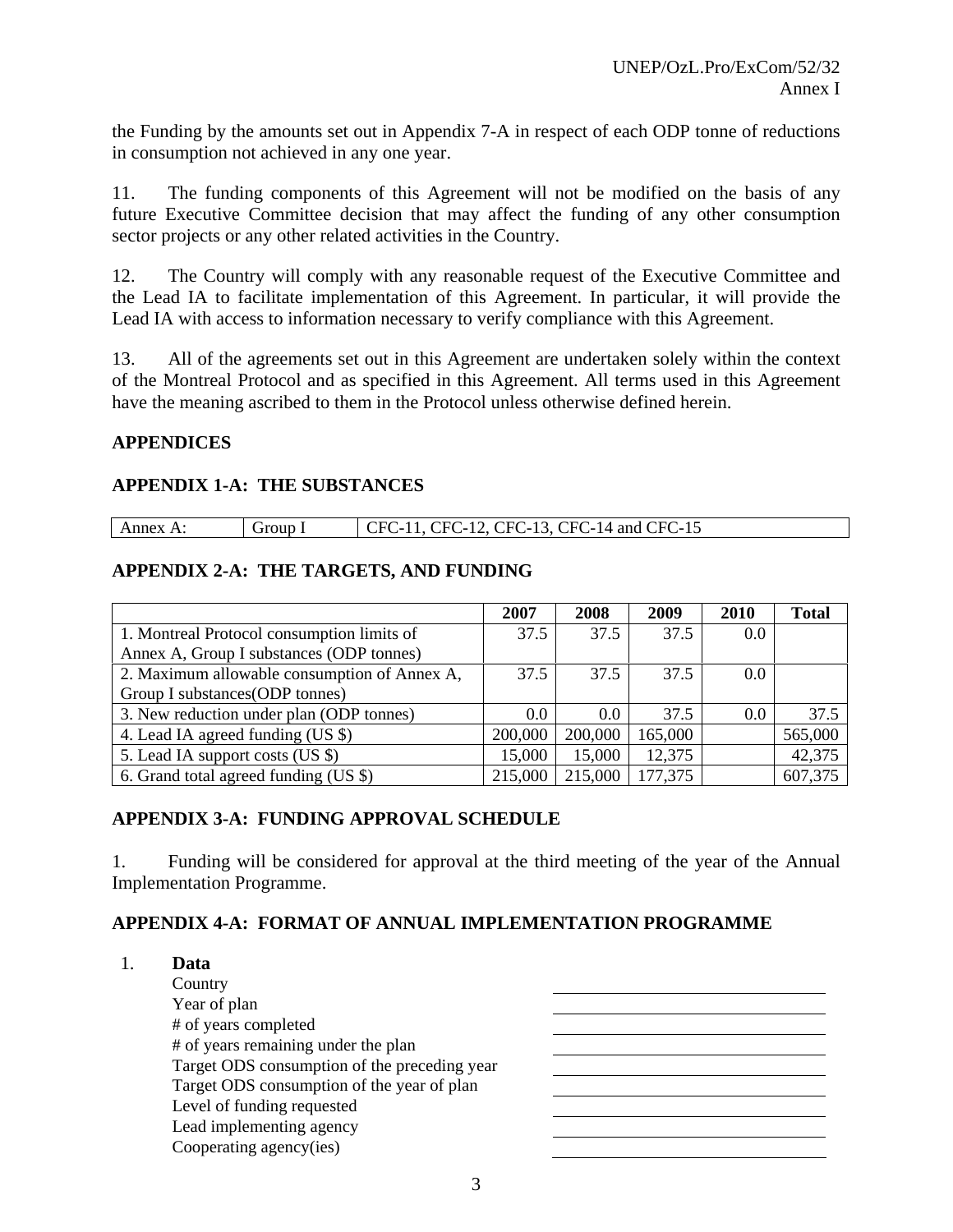#### UNEP/OzL.Pro/ExCom/52/32 Annex I

#### 2. **Targets**

| <b>Indicators</b> |               | <b>Preceding year</b> | Year of plan | <b>Reduction</b> |
|-------------------|---------------|-----------------------|--------------|------------------|
| Supply of ODS     | Import        |                       |              |                  |
|                   | Total $(1)$   |                       |              |                  |
| Demand of ODS     | Manufacturing |                       |              |                  |
|                   | Servicing     |                       |              |                  |
|                   | Stockpiling   |                       |              |                  |
|                   | Total $(2)$   |                       |              |                  |

### 3. **Industry Action**

| <b>Sector</b> | <b>Consumption</b><br>preceding year<br>(1) | <b>Consumption</b><br>year of plan<br>(2) | <b>Reduction</b><br>within year of<br>plan $(1) - (2)$ | Number of<br>projects<br>completed | Number of<br>servicing<br>related<br>activities | <b>ODS</b><br>phase-out (in<br><b>ODP</b> tonnes) |
|---------------|---------------------------------------------|-------------------------------------------|--------------------------------------------------------|------------------------------------|-------------------------------------------------|---------------------------------------------------|
| Manufacturing |                                             |                                           |                                                        |                                    |                                                 |                                                   |
| Total         |                                             |                                           |                                                        |                                    |                                                 |                                                   |
|               |                                             |                                           |                                                        |                                    |                                                 |                                                   |
| Refrigeration |                                             |                                           |                                                        |                                    |                                                 |                                                   |
| Total         |                                             |                                           |                                                        |                                    |                                                 |                                                   |
| Grand total   |                                             |                                           |                                                        |                                    |                                                 |                                                   |

### 4. **Technical Assistance**

Proposed Activity: Objective: Target Group: Impact:

## 5. **Government Action**

| <b>Policy/Activity planned</b>                        | <b>Schedule of implementation</b> |
|-------------------------------------------------------|-----------------------------------|
| Type of policy control on ODS import: servicing, etc. |                                   |
| Public awareness                                      |                                   |
| Others                                                |                                   |

#### 6. **Annual Budget**

| <b>Activity</b> | <b>Planned expenditures (US \$)</b> |
|-----------------|-------------------------------------|
|                 |                                     |
| Total           |                                     |

## 7. **Administrative Fees**

#### **APPENDIX 5-A: MONITORING INSTITUTIONS AND ROLES**

1. The monitoring of the initiatives within the terminal phase-out plan (TPMP) and of the compliance with the CFC consumption limits will be carried out within the project "TPMP Implementation, Monitoring, and Control".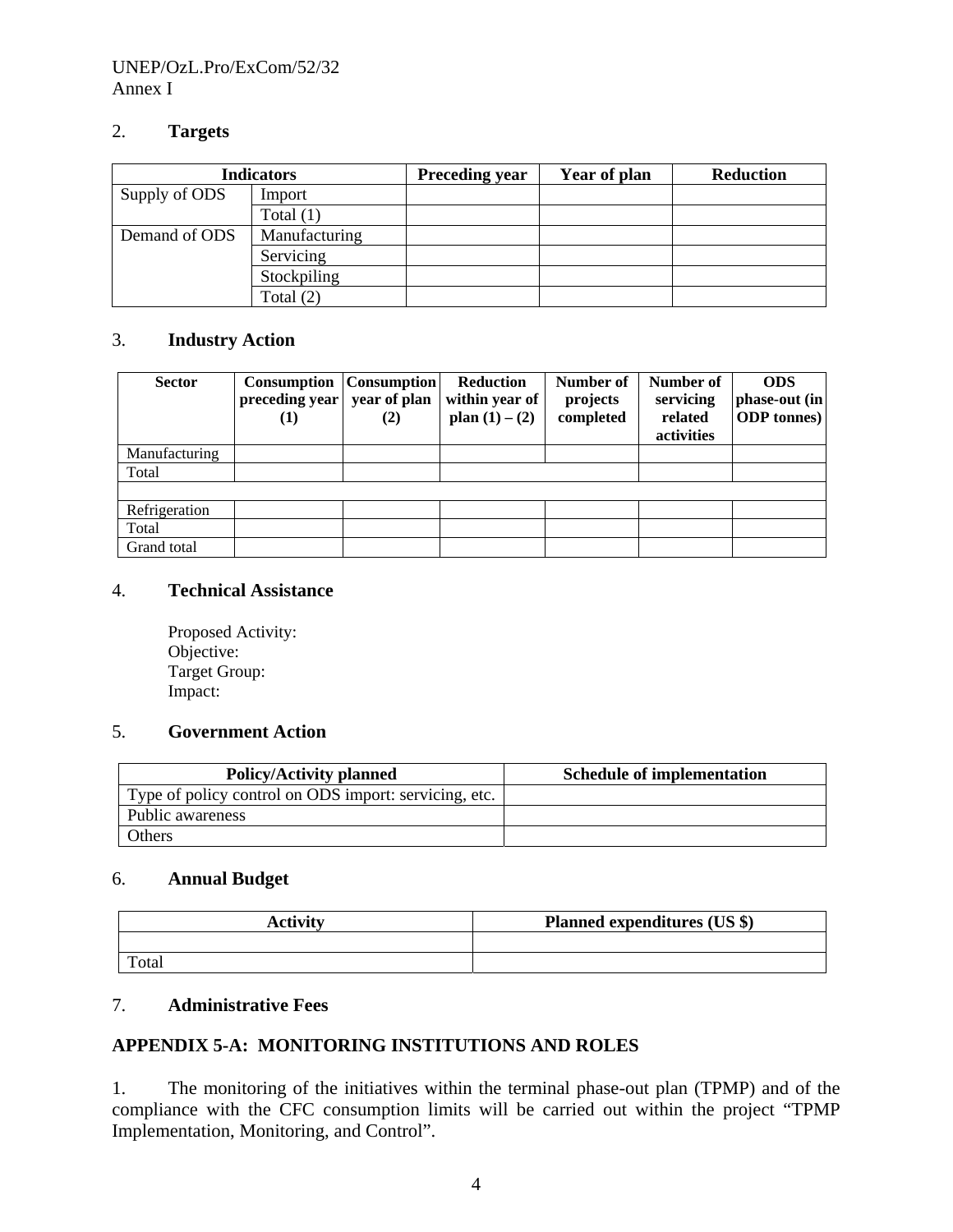2. The project will produce quarterly operational reports for the purpose of timely identification of problems or obstacles and design of corrective measures. The quarterly reports will be consolidated into an Annual Progress Report, which in turn will be the basis for the "TPMP Annual Implementation Report" and the "TPMP Annual Implementation Plan" to be submitted to the Executive Committee.

## Verification and reporting

3. In accordance to decision 45/54 (d), the Executive Committee reserves the right for independent verification in case the Executive Committee selects Costa Rica for related auditing. Based on discussion with the Lead IA, Costa Rica should select the independent organization (auditing) to carry out the verification of the TPMP results and this independent monitoring programme.

### **APPENDIX 6-A: ROLE OF THE LEAD IMPLEMENTING AGENCY**

1. The Lead IA will be responsible for a range of activities to be specified in the project document as follows:

- (a) Ensuring performance and financial verification in accordance with this Agreement and with its specific internal procedures and requirements as set out in the Country's phase-out plan;
- (b) Assisting the Country in preparation of the Annual Implementation Programme;
- (c) Providing verification to the Executive Committee that the Targets have been met and associated annual activities have been completed as indicated in the Annual Implementation Programme consistent with Appendix-5A. In case the Executive Committee selects Costa Rica consistent with paragraph (d) of decision 45/54, separate funding will be provided by the Executive Committee to the Lead IA for this undertaking;
- (d) Ensuring that the achievements in previous annual implementation programmes are reflected in the future annual implementation programme;
- (e) Reporting on the implementation of the Annual Implementation Programme of the preceding year and preparing for annual implementation programme for the year of submission for submission to the Executive Committee, commencing with the 2009 annual implementation programme combined with the report on the 2007-2008 annual implementation programme;
- (f) Ensuring that appropriate independent technical experts carry out the technical reviews undertaken by the Lead IA;
- (g) Carrying out required supervision missions;
- (h) Ensuring the presence of an operating mechanism to allow effective, transparent implementation of the Annual Implementation Programme and accurate data reporting;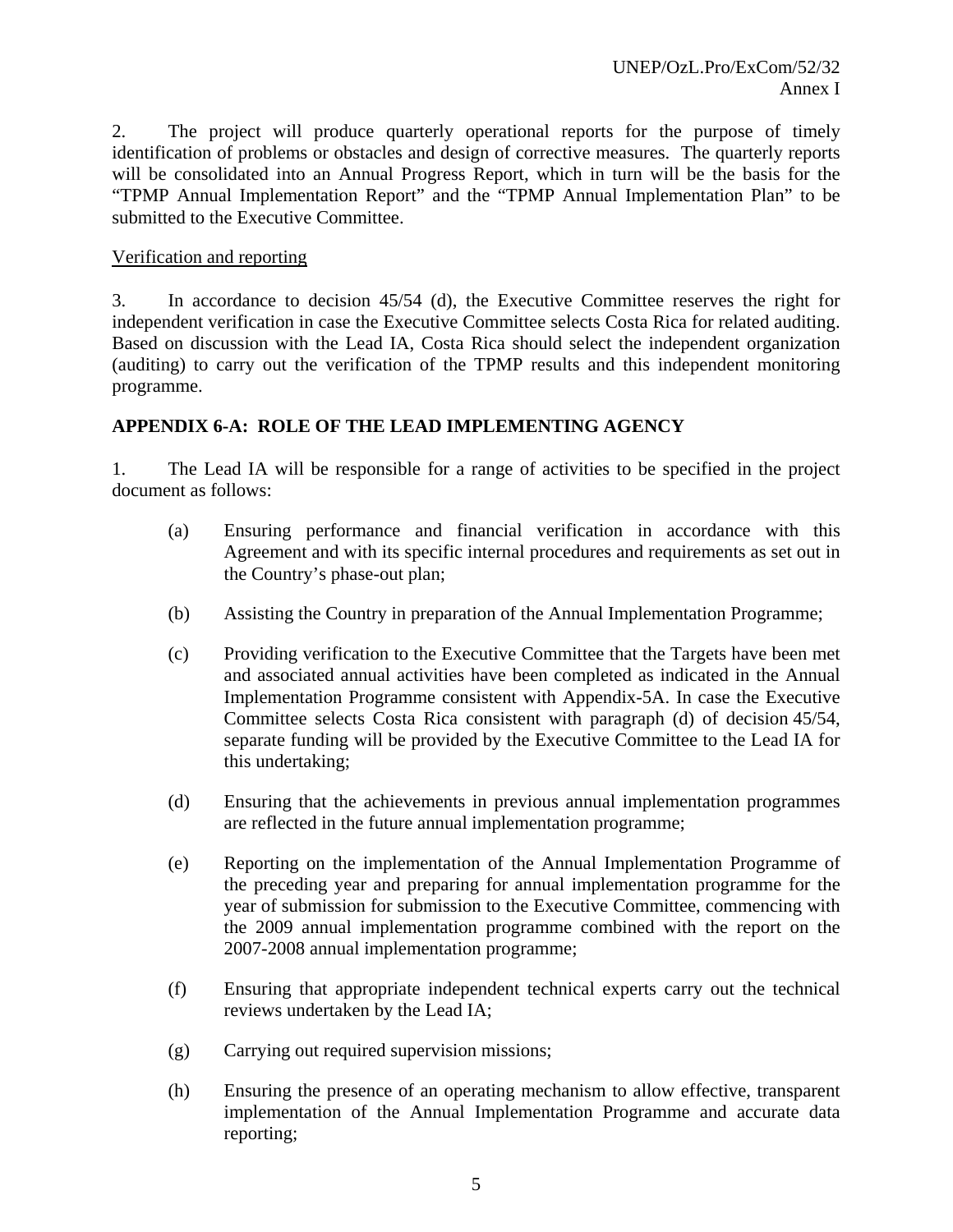- (i) Providing verification for the Executive Committee that consumption of the Substances has been eliminated in accordance with the Targets, if requested by the Executive Committee;
- (j) Ensuring that disbursements made to the Country are based on the use of the indicators; and
- (k) Providing assistance with policy, management and technical support when required.

## **APPENDIX 6-B: ROLE OF COOPERATING IMPLEMENTING AGENCY**

Not relevant.

## **APPENDIX 7-A: REDUCTIONS IN FUNDING FOR FAILURE TO COMPLY**

1. In accordance with paragraph 10 of the Agreement, the amount of funding provided may be reduced by US \$10,000 per ODP tonne of reductions in consumption not achieved in the year.

- - -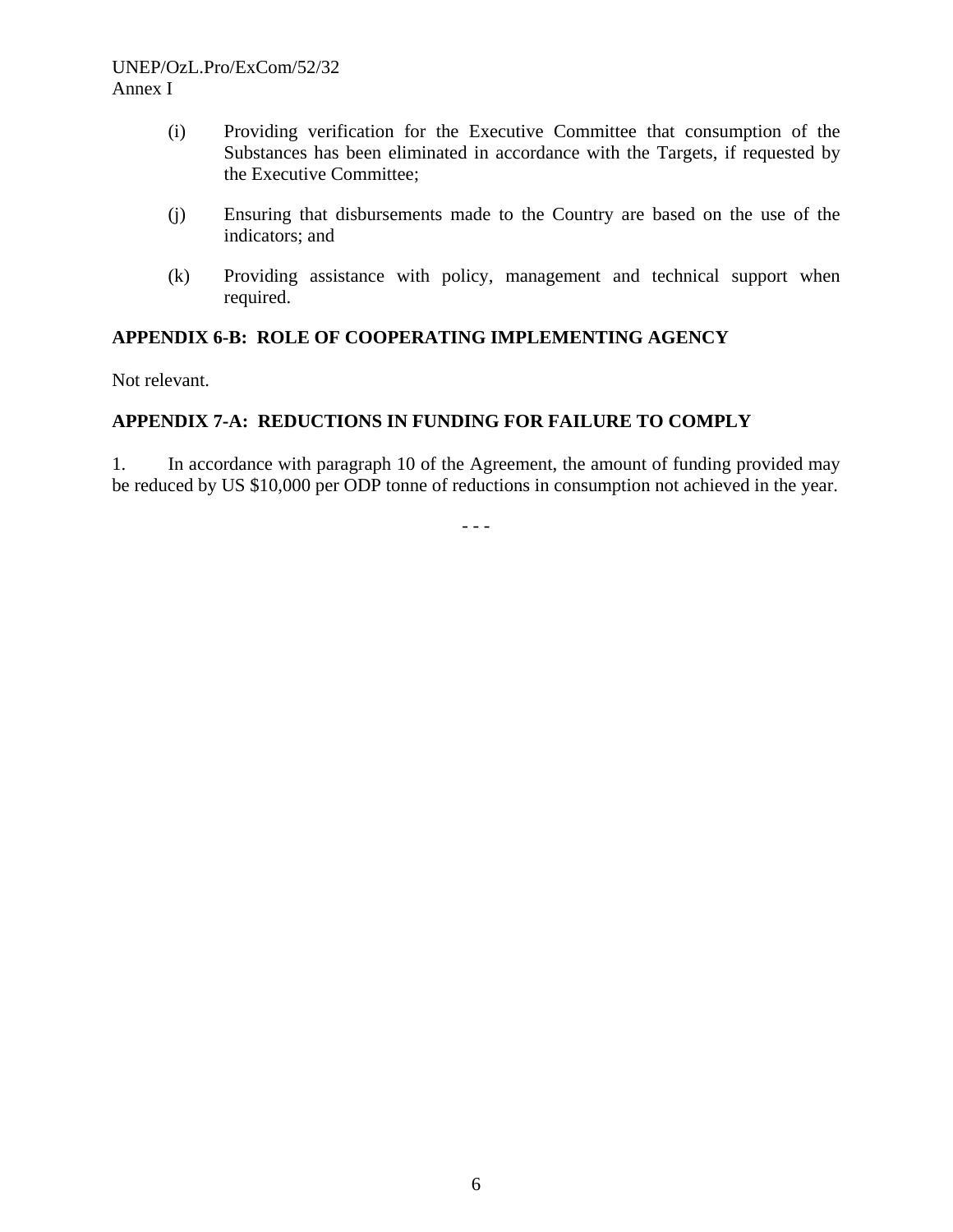# **OVERVIEW TABLES FOR MULTI-YEAR AGREEMENTS COSTA RICA Annex II**

#### **(1) PROJECT TITLE: Terminal phase-out management plan**

#### **(2) EXECUTIVE COMMITTEE APPROVALS AND PROVISIONS: Not applicable for first tranche**

|                   | (3) ARTICLE 7 DATA (ODP TONNES) |       |                  |       |          |       |       |       |       |       |                  |       |
|-------------------|---------------------------------|-------|------------------|-------|----------|-------|-------|-------|-------|-------|------------------|-------|
| <b>Substances</b> | <b>Baseline</b>                 | 1995  | 1996             | 1997  | 1998     | 1999  | 2000  | 2001  | 2002  | 2003  | 2004             | 2005  |
| <b>CFC</b>        | 250.2                           | 158.5 | 497.2            | 94.8  | $-204.2$ | 152.3 | 105.9 | 144.6 | 137.4 | 142.5 | 111.5            | 96.1  |
| <b>CTC</b>        | 0.0                             | 0.6   | 0.2              | 0.0   | 0.0      | 0.0   | 0.0   | 0.0   | 0.0   | 0.0   | 0.0 <sub>1</sub> | 0.0   |
| Halons            | 0.0                             | 0.0   | 0.0 <sub>1</sub> | 0.0   | 0.0      | 0.0   | 0.0   | 0.0   | 0.0   | 0.0   | 0.0 <sub>1</sub> | 0.0   |
| <b>MBR</b>        | 342.5                           | 251.6 | 275.9            | 405.6 | 436.7    | 454.1 | 390.0 | 390.0 | 280.0 | 337.3 | 288.2            | 258.0 |
| <b>TCA</b>        | 0.0                             | 0.0   | 0.0 <sub>1</sub> | 0.0   | 0.0      | 0.0   | 0.0   | 0.0   | 0.0   | 0.0   | 0.0 <sub>1</sub> | 0.0   |

*Source: A7 Data from the Ozone Secretariat*

|                   | (4) LATEST COUNTRY PROGRAMME SECTORAL DATA (ODP TONNES)                            |      |       |                      |                  |         | Year:          | 2005       |                |                       |         |          |       |
|-------------------|------------------------------------------------------------------------------------|------|-------|----------------------|------------------|---------|----------------|------------|----------------|-----------------------|---------|----------|-------|
| <b>Substances</b> | <b>Aerosol</b>                                                                     | Foam | Halon |                      | Refrigeration    | Solvent | <b>Process</b> | <b>MDI</b> | <b>Lab Use</b> | <b>Methyl Bromide</b> |         | Tobacco  | Total |
|                   |                                                                                    |      |       | <b>Manufacturing</b> | <b>Servicing</b> |         | Agent          |            |                | <b>OPS</b>            | Non-OPS | Fluffing |       |
| <b>CFC</b>        |                                                                                    |      |       |                      | 96.1             |         |                |            |                |                       |         |          | 96.1  |
| <b>CTC</b>        |                                                                                    |      |       |                      |                  |         |                |            |                |                       |         |          | 0.0   |
| Halons            |                                                                                    |      |       |                      |                  |         |                |            |                |                       |         |          | 0.0   |
| <b>MBR</b>        |                                                                                    |      |       |                      |                  |         |                |            |                |                       | 274.0   |          | 274.0 |
| <b>TCA</b>        |                                                                                    |      |       |                      |                  |         |                |            |                |                       |         |          | 0.0   |
|                   | $C_{\text{outflow}}$ $C_{\text{outflow}}$ $D_{\text{inflow}}$ $D_{\text{outflow}}$ |      |       |                      |                  |         |                |            |                |                       |         |          |       |

#### *Source: Country Programme Data*

#### **(5) PHASE-OUT (ODP TONNES)**

| <b>Substances</b> | Calendar vear                                                                                                       | 2003 | 2004 | 2005 | 2006 | 2007 | 2008 | 2009 | Total | <b>Decision</b> |
|-------------------|---------------------------------------------------------------------------------------------------------------------|------|------|------|------|------|------|------|-------|-----------------|
| CFC               | Maximum Allowable Consumption (Agreement; per<br>substance if valid)                                                |      |      |      |      |      |      |      |       |                 |
|                   | Compliance Action Target (MOP)                                                                                      |      |      |      |      |      |      |      |       | N/A             |
|                   | <b>Reduction Under Plan</b>                                                                                         |      |      |      |      |      |      |      |       |                 |
|                   | Remaining Phase-Out to be Achieved                                                                                  |      |      |      |      |      |      |      |       |                 |
|                   | Source: Agreement, Inventory, Progress Report, MOP Report, Project Document (Annual Plan) and Verification Reports. |      |      |      |      |      |      |      |       |                 |

1

#### **(6a) PROJECT COSTS (US\$)**

×

| Calendar year                   | 2003 | 2004  | 2005             | 2006 | 2007 | 2008 | 2009 | Total |
|---------------------------------|------|-------|------------------|------|------|------|------|-------|
| <b>UN Agency</b>                |      | Milli | <u>samaan ku</u> |      |      |      |      |       |
| Funding as per Agreement        |      |       |                  |      |      |      |      |       |
| Disbursement as per Annual Plan |      |       |                  |      |      |      |      |       |
| [Comments]                      |      |       |                  |      |      |      |      |       |

*Source: Agreement, Inventory, Progress Reports and Project Document (Annual Plan)*

#### **(6b) SUBMISSION SCHEDULES (planned and actual)**

| Submission year as per agreement    | 2003 | 2004 | 2005 | 2006 | 2007 | 2008 | 2009 |
|-------------------------------------|------|------|------|------|------|------|------|
| <b>UN Agency</b>                    |      |      |      |      |      |      |      |
| Planned submission as per Agreement |      |      |      |      |      |      |      |
| <b>Tranche Number</b>               |      |      |      |      |      |      |      |
| $\sigma$ is the theory of $\sigma$  |      |      |      |      |      |      |      |

*Source: Agreement, Inventory and Final ExCom Report Decisions*